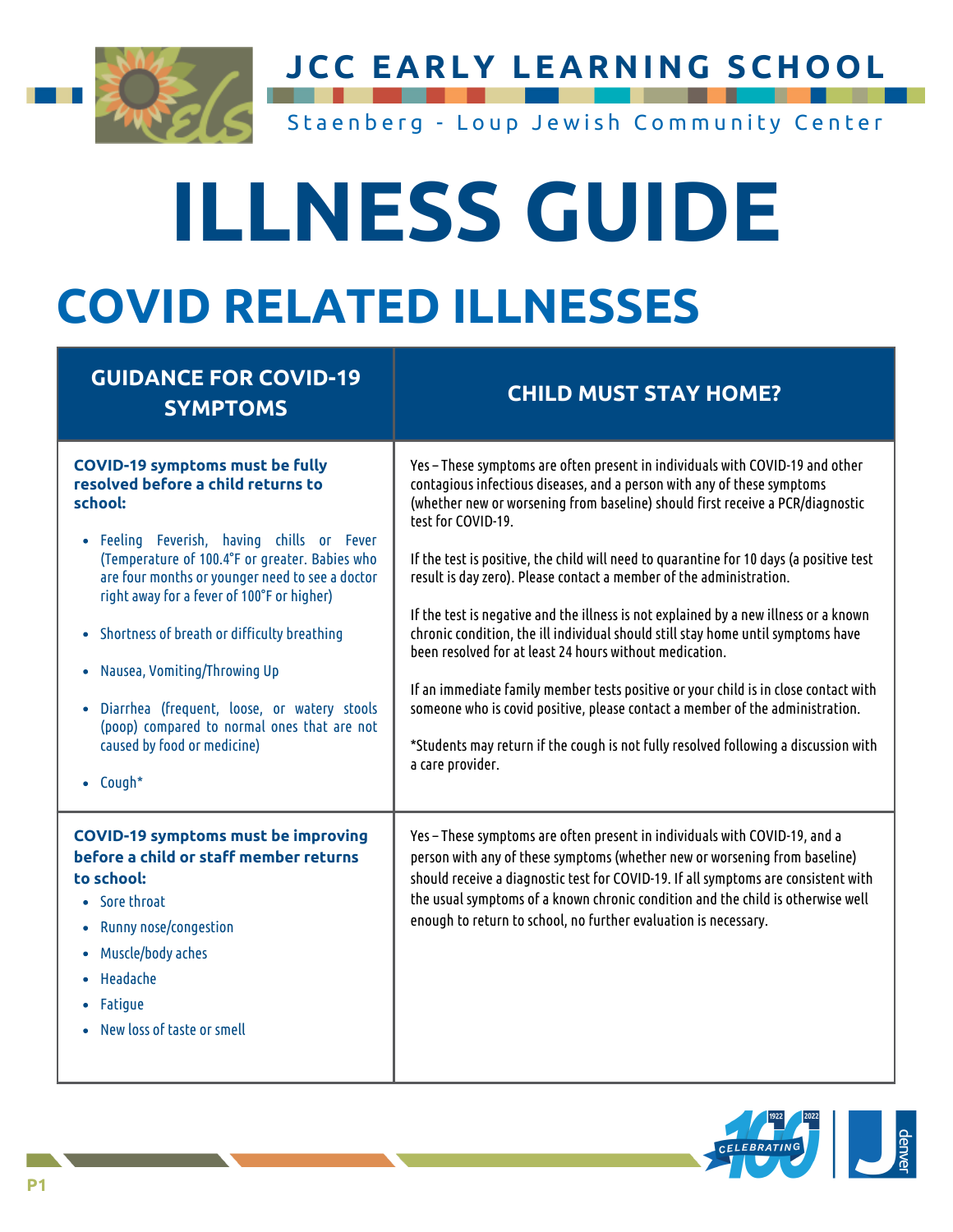#### **JCC EARLY LEARNING SCHOOL**

## **NON-COVID RELATED ILLNESSES**

These policies were created using information from the resource "How Sick is Too Sick" provided by the Colorado Department of Public Health & Environment. Although the list is extensive, it cannot capture all of the situations that may warrant exclusion. The document also states:

There are four main reasons to keep a child at home:

- 1. The child is at risk of infecting others with COVID-19 or another contagious illness, either because of symptoms or recent close contact.
- 2. The child does not feel well enough to take part in usual activities. For example, a child is overly tired, fussy, or will not stop crying.
- A child needs more care than teachers and staff can give while still caring for the other children. 3.
- The child or caregiver at home has symptoms or an illness on this list, and staying home is required. 4.

| <b>GUIDANCE FOR SYMPTOMS</b><br><b>NOT DUE TO A SPECIFIC</b><br><b>DISEASE, FOLLOWING A</b><br><b>NEGATIVE COVID TEST</b>                                                 | <b>CHILD MUST STAY HOME?</b>                                                                                                                                                                                                                                                                                                                                                                                                                                                                                                  |
|---------------------------------------------------------------------------------------------------------------------------------------------------------------------------|-------------------------------------------------------------------------------------------------------------------------------------------------------------------------------------------------------------------------------------------------------------------------------------------------------------------------------------------------------------------------------------------------------------------------------------------------------------------------------------------------------------------------------|
| <b>Diarrhea</b><br>Frequent (Two in an hour or three in a day), loose,<br>or watery stools compared to normal ones                                                        | Yes - Unless the diarrhea is related to an existing chronic<br>condition, is explained by a diagnosed condition not requiring the<br>child to stay home, or is consistent with the child's baseline.<br>The child may return to school 24-hours after their last episode<br>of diarrhea unless the diarrhea is caused by an illness that<br>requires them to stay home longer. If the diarrhea is explained by<br>a specific illness, then the child can return to school following<br>exclusion guidelines for that illness. |
| <b>Fever</b><br>Fever is a temperature of 100.4°F or greater. Babies<br>who are four months or younger need to see a doctor<br>right away for a fever of 100°F or higher. | Yes - The child may return to school if the fever has been resolved for 24 hours<br>without fever-reducing medications unless the fever is caused by an illness that<br>requires them to stay home longer.                                                                                                                                                                                                                                                                                                                    |

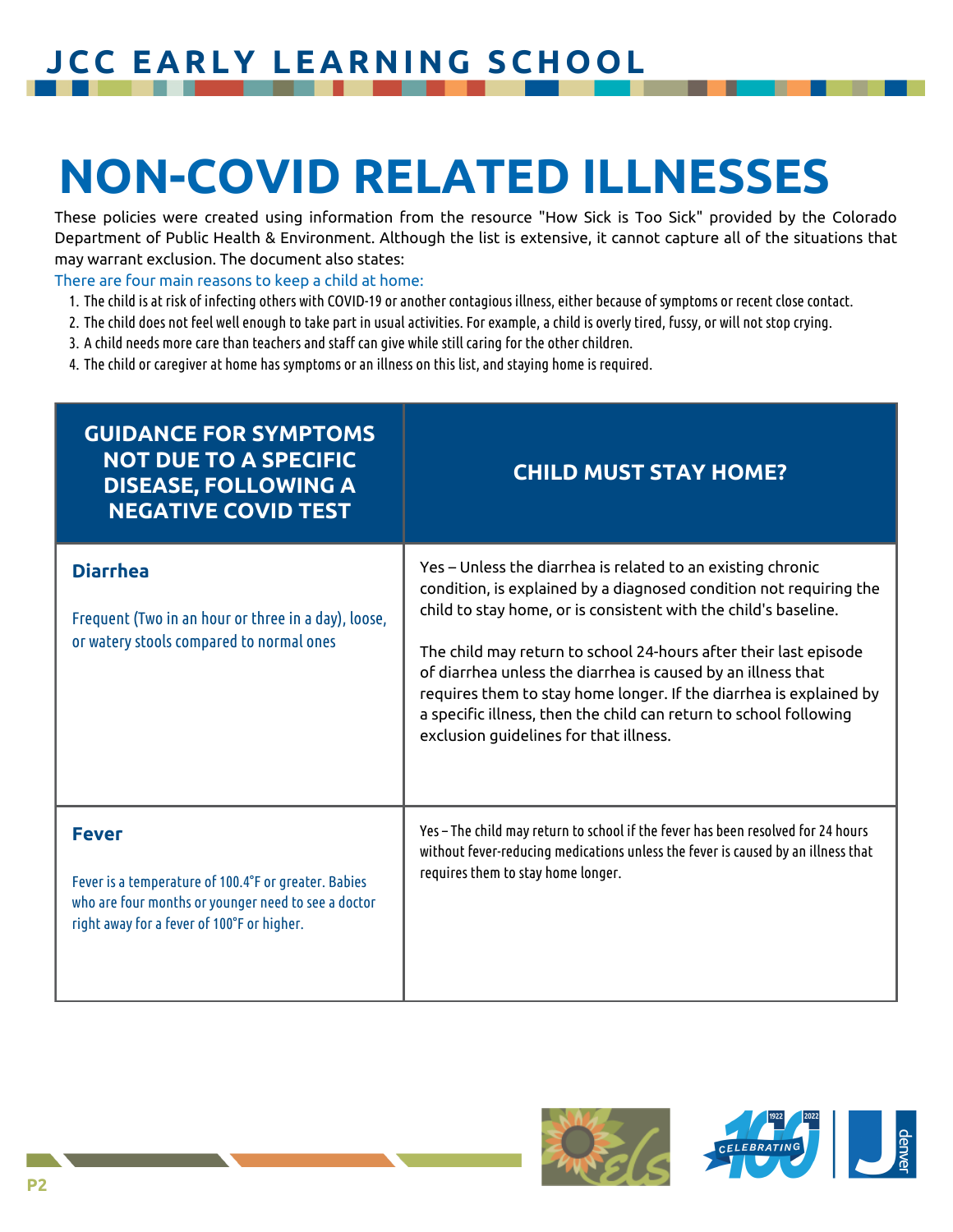#### **JCC EARLY LEARNING SCHOOL**

## **NON-COVID RELATED ILLNESSES**

| <b>GUIDANCE FOR SYMPTOMS</b><br><b>NOT DUE TO A SPECIFIC</b><br><b>DISEASE, FOLLOWING A</b><br><b>NEGATIVE COVID TEST</b>                                                        | <b>CHILD MUST STAY HOME?</b>                                                                                                                                                                                                                                                                                                                                                                                                                                                                                                                                                              |
|----------------------------------------------------------------------------------------------------------------------------------------------------------------------------------|-------------------------------------------------------------------------------------------------------------------------------------------------------------------------------------------------------------------------------------------------------------------------------------------------------------------------------------------------------------------------------------------------------------------------------------------------------------------------------------------------------------------------------------------------------------------------------------------|
| <b>Vomiting/Throwing Up</b>                                                                                                                                                      | Yes - Unless the vomiting is related to an existing chronic condition or is<br>explained by a diagnosed condition not requiring the person to stay home. If<br>the vomiting is unexplained and inconsistent with the person's baseline state<br>of health, the child may return 24 hours after their last episode of vomiting. If<br>the vomiting can be explained by a specific illness, then follow the exclusion<br>guidelines for that illness.<br>If a child with a recent head injury vomits, seek medical attention.                                                               |
| <b>Fifth's Disease</b><br>(parvovirus)                                                                                                                                           | No - The illness is no longer contagious once the rash appears.                                                                                                                                                                                                                                                                                                                                                                                                                                                                                                                           |
| <b>Hand Foot and Mouth Disease</b><br>(Coxsackie virus)                                                                                                                          | No - Unless the child or adult has mouth sores, has uncontrollable drooling,<br>open sores, or is not able to take part in usual activities.                                                                                                                                                                                                                                                                                                                                                                                                                                              |
| <b>Flu-like Symptoms</b><br><b>Fever</b><br>• Sore throat<br>Runny nose or congestion<br>٠<br>*If your child tests positive for any type of flu please<br>see "influenza" below. | Yes - The child may return to school as long as they are fever-free for 24-hours<br>without the use of fever-reducing medications and other symptoms are<br>improving unless the symptoms are caused by an illness that requires them to<br>stay home longer. If the symptoms can be explained by a specific illness, then<br>follow the exclusion quidelines for that illness. In consultation with a<br>healthcare provider, additional evaluation for flu-like illnesses, sore throat,<br>and upper respiratory symptoms may be appropriate, including evaluation for<br>strep throat. |